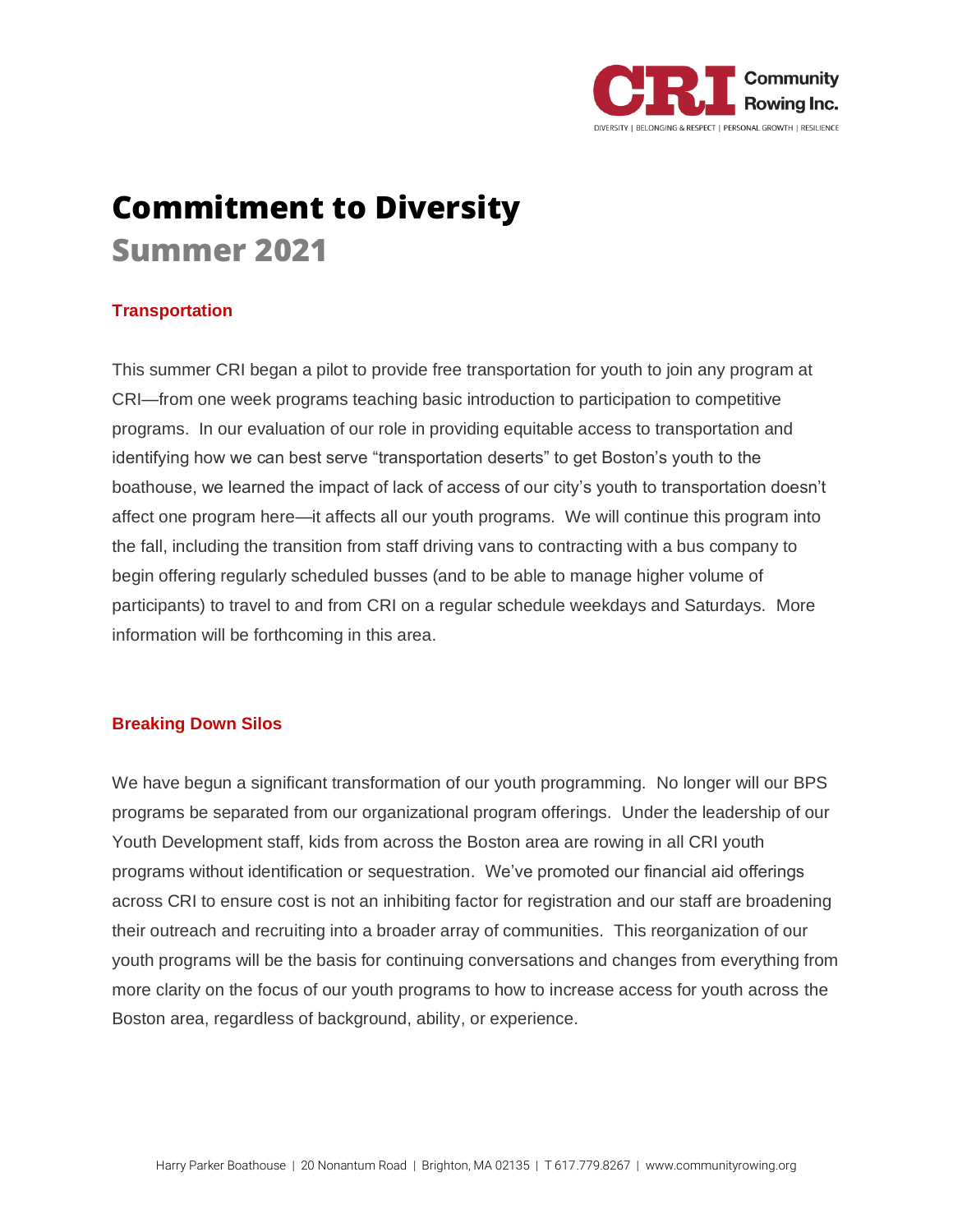#### **Free meals for youth served at CRI**

In partnership with the Mayor's office, SummerEats, Project Bread, the Greater Boston YMCA, and Boston Public School Food and Nutrition Services, CRI provided daily meals to young people coming for programs in July and August. The program was so successful that CRI will begin offering free after school snacks and pre- and post-nutrition free of charge to all youth coming to row at the Harry Parker Boathouse. The investment in free food for youth will be similar to our approach to providing transportation—it will involve zero cost to the participants and be accessible without any form of registration or identification of need.

# **Summer Pilots with the Let's Row Fellows program; Programming with Boston Centers for Youth and Families and with the Boston Parks and Recreation**

With the success of these programs and firming of our relationship with these Boston-based partners, CRI will continue to evaluate how we can strengthen our offerings and connections for summer programing. The Fellows program was a resounding success with the four Fellows returning to their schools this fall with stronger connections to water rowing and context to bridge the gap between providing access to rowing on indoor machines at schools and the opportunities for access at the Harry Parker Boathouse and the Charles River. CRI served over 750 Boston youth this summer through the field trips offered BCYF partners and through our learn to row programs with the parks and recreation departments.

### **Supporting our Staff**

In our efforts to continue to expand access and equity to support greater professionalization of our staff, we now offer performance reviews for our full time staff and also have made them available for part time staff. We have a number of long-term part time coaches and staff who have earned the privilege of access to professional feedback and support of their growth at CRI—we recognize both these long-time champions of CRI as well as any part time member of our staff. Additionally, we are completing a pay equity effort that will provide adjustments in compensation to staff including ensuring that all full time staff salaries begin at a minimum of \$50,000 annually, that CRI is providing cost of living increases to staff where appropriate, and to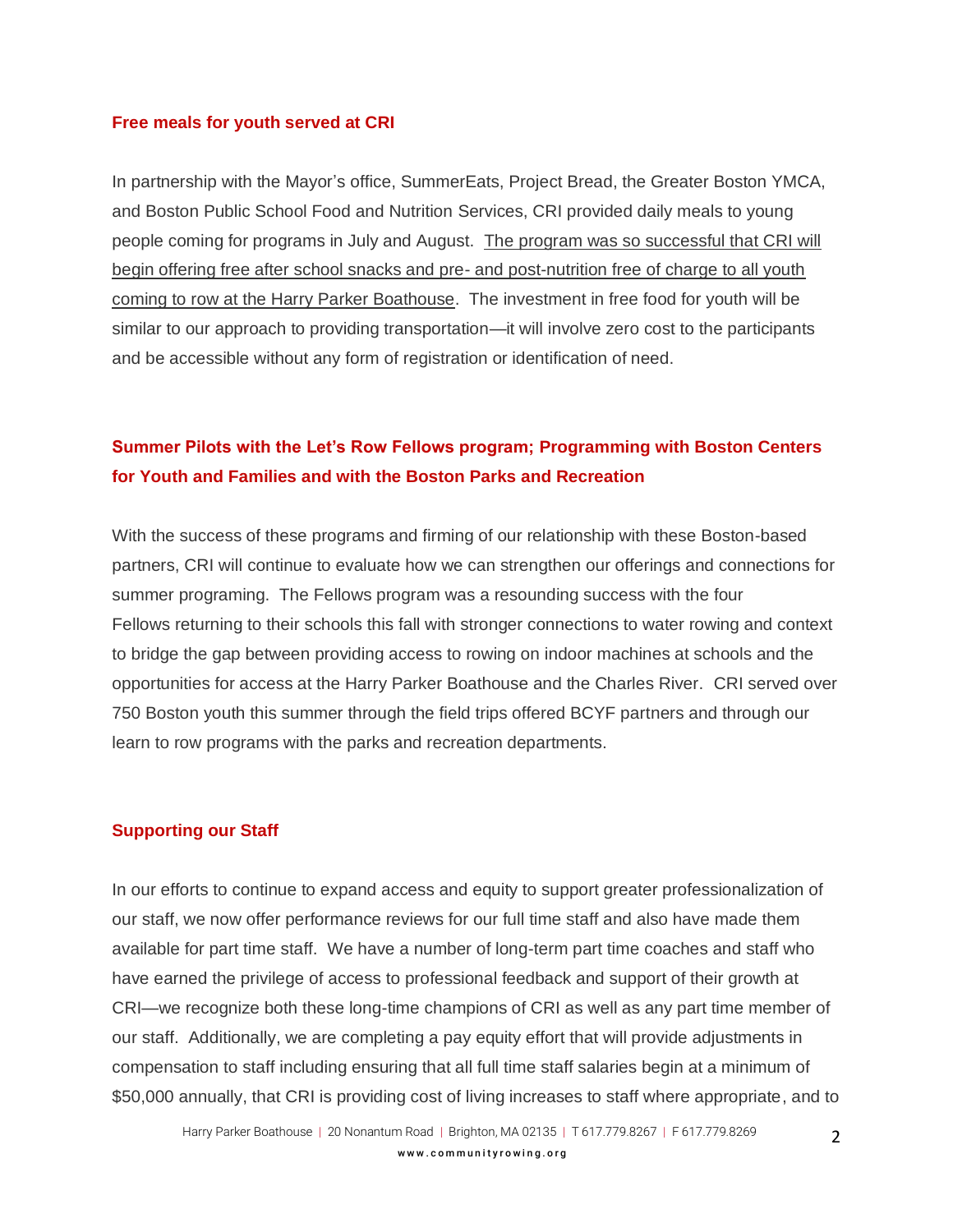continue to critically evaluate compensation of all full and part time staff that is transparent, equitable, and reflective of our commitment to pay our staff a living wage in Boston.

**Early summer was filled with implementation as we returned to full operations.** To that end, below are some additional initiatives CRI has undertaken that have been the effort of our senior leadership and staff. We are making progress toward making CRI more diverse by laying some of the foundational work and exploring opportunities to engage new and nontraditional communities with rowing at CRI. The primary headers are focused around the architecture of CRI's diversity efforts outlined last August.

# **Allyship**

• **Support of the River Boat clubs:** CRI is joining with other Charles River Boat clubs, which are discussing diversity in the Charles River rowing community, to explore the way we can support and advance the efforts of clubs on the river to engage our whole community—Boston and Cambridge. The group has begun exploring ideas as a way to gauge where we are at this point as a holistic community and where we collectively want to move toward.

# **Community Connection**

• **Juneteenth Observation:** As many know, the observation of Juneteenth was signed by the President as a recognized federal holiday a few days before the actual day of observation. CRI promoted its support of the Juneteeth holiday and will include Juneteenth as an observed holiday starting June of 2022.